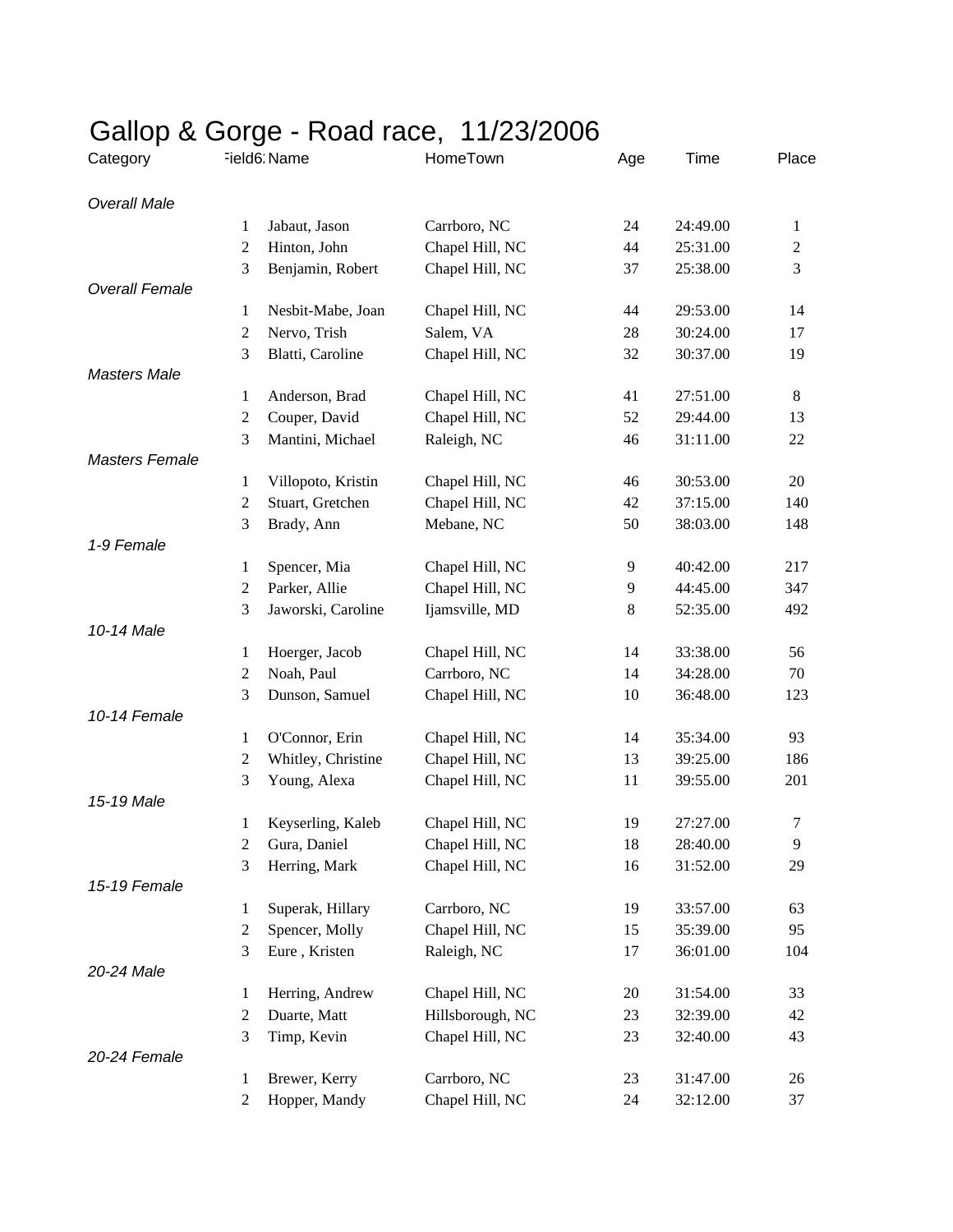|              | 3                | Klein, Rachel      | DURHAM, NC        | 24 | 34:00.00 | 64             |
|--------------|------------------|--------------------|-------------------|----|----------|----------------|
| 25-29 Male   |                  |                    |                   |    |          |                |
|              | 1                | King, Geoff        | Chapel Hill, NC   | 28 | 27:10.00 | 6              |
|              | $\boldsymbol{2}$ | Inselmann, Jared   | Carrboro, NC      | 26 | 29:18.00 | 11             |
|              | 3                | Giovagnoli, Justin | Durham, NC        | 27 | 31:24.00 | 24             |
| 25-29 Female |                  |                    |                   |    |          |                |
|              | 1                | Rancourt, Diana    | Durham, NC        | 26 | 31:48.00 | 27             |
|              | $\overline{c}$   | Brown, Lillian     | Chapel Hill, NC   | 27 | 33:02.00 | 45             |
|              | 3                | Gapin, Jennifer    | Greensboro, NC    | 25 | 33:40.00 | 58             |
| 30-34 Male   |                  |                    |                   |    |          |                |
|              | 1                | Mabe, Dave         | Chapel Hill, NC   | 31 | 26:49.00 | 5              |
|              | $\boldsymbol{2}$ | Dunson, David      | Chapel Hill, NC   | 34 | 28:44.00 | 10             |
|              | 3                | Weed, Ronnie       | Chapel Hill, NC   | 31 | 29:29.00 | 12             |
| 30-34 Female |                  |                    |                   |    |          |                |
|              | 1                | Hallenbeck, Sarah  | Chapel Hill, NC   | 30 | 31:13.00 | 23             |
|              | $\overline{c}$   | Richardson, Stacey | Chapel Hill, NC   | 34 | 31:53.00 | 32             |
| 35-39 Male   | 3                | Armentrout, Betsy  | Winston-Salem, NC | 34 | 32:23.00 | 39             |
|              | 1                | Fenton, Derek      | Holly Springs, NC | 36 | 25:40.00 | $\overline{4}$ |
|              | $\overline{c}$   | Page, Jeff         | Los Gatos, CA     | 36 | 30:16.00 | 16             |
|              | 3                | Sawyer, Simon      | Chapel Hill, NC   | 39 | 31:08.00 | 21             |
| 35-39 Female |                  |                    |                   |    |          |                |
|              | 1                | Page, Jacque       | Los Gatos, CA     | 36 | 32:33.00 | 41             |
|              | $\mathbf{2}$     | Certain, Kim       | Chapel Hill, NC   | 38 | 33:18.00 | 48             |
|              | 3                | Van Willigen, Rona | Chapel Hill, NC   | 38 | 33:26.00 | 51             |
| 40-44 Male   |                  |                    |                   |    |          |                |
|              | 1                | Kern, Robert       | Chapel Hill, NC   | 44 | 31:52.00 | 31             |
|              | $\overline{c}$   | Clifton, Greg      | Nashville, NC     | 42 | 33:27.00 | 52             |
|              | 3                | Nelson, Dave       | Snow Camp, NC     | 43 | 33:37.00 | 55             |
| 40-44 Female |                  |                    |                   |    |          |                |
|              | 1                | Clayton, Nancy     | Chapel Hill, NC   | 40 | 38:58.00 | 173            |
|              | $\mathfrak{2}$   | McKnight, Patricia | Chapel Hill, NC   | 42 | 39:19.00 | 181            |
|              | 3                | keathley, vickie   | DURHAM, NC        | 41 | 41:41.00 | 257            |
| 45-49 Male   |                  |                    |                   |    |          |                |
|              | 1                | Prabucki, Bernard  | Carrboro, NC      | 45 | 31:33.00 | 25             |
|              | $\boldsymbol{2}$ | leone, Zu          | Chapel Hill, NC   | 48 | 31:59.00 | 35             |
|              | 3                | McDonnell, Donald  | Chapel Hill, NC   | 45 | 32:25.00 | 40             |
| 45-49 Female |                  |                    |                   |    |          |                |
|              | 1                | Dempsey, Molly     | Chapel Hill, NC   | 45 | 39:18.00 | 179            |
|              | $\boldsymbol{2}$ | Wilkinson, Kari    | Mebane, NC        | 45 | 39:35.00 | 190            |
|              | 3                | Cogswell, Patty    | Carrboro, NC      | 45 | 40:12.00 | 210            |
| 50-54 Male   |                  |                    |                   |    |          |                |
|              | 1                | Kane, William      | DURHAM, NC        | 51 | 33:40.00 | 57             |
|              | $\overline{c}$   | Thompson, Steve    | Chapel Hill, NC   | 51 | 34:17.00 | 66             |
| 50-54 Female | 3                | Hansen, Jan        | Chapel Hill, NC   | 52 | 34:48.00 | 82             |
|              | 1                |                    | Pittsboro, NC     | 52 | 38:22.00 | 155            |
|              |                  | Bresky, Carole Lee |                   |    |          |                |